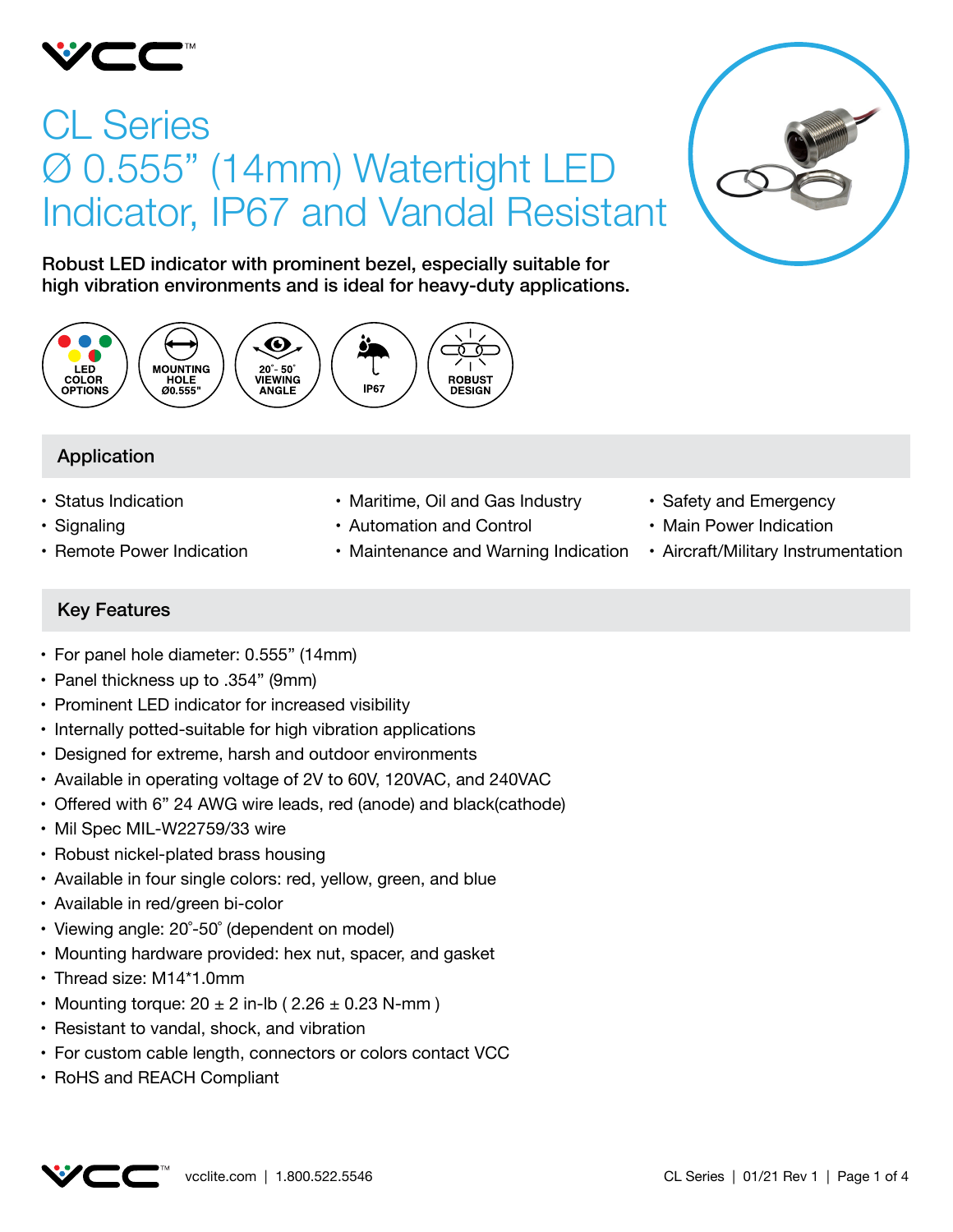# Ordering Data





#### Example: **CL-1-2006-9909-I**

CL Nickel Finish, Wire Leads, Red LED 12 Volt, IP67

#### **LED Specification Chart** Electrical and Optical Characteristics (TA = 25°C)

2006 Red 100 20 2.0 20 30˚ 2007 Yellow 500.0 2.0 20 20 30˚ 627 590 LED Part Numbers **SINGLE COLOR** Color VF Typ. @ IF (mA) Viewing Angle (2θ 1/2) Peak<br>Wavelength (nm) Luminous Intensity (mcd) Typ. @ IF (mA) Resistor |<br>Value Code | Voltage | (mA) (mA) Resistor Value (Ohms) Green,Yellow Red, Bicolor LED 0000 2 20 None Not Available 9907 5 20 150 9922 5 20

460

574

### **BI-COLOR**

Blue

Green

2004

2008

| 2005 | Red   | 750.0 | 20 | 1.95 | 20 | $50^\circ$ | 645 |
|------|-------|-------|----|------|----|------------|-----|
|      | Green | 130.0 | 20 | 2.1  | 20 |            | 574 |

3.3

100.0  $\begin{array}{|c|c|c|c|c|c|c|c|c|} \hline 20 & 2.1 & 20 & 30 \ \hline \end{array}$ 

20

20˚

20

| uuu  | ے      | ∠∪             | <b>INDITE</b> | <b>INOL AVAILADIC</b> |
|------|--------|----------------|---------------|-----------------------|
| 9907 | 5      | 20             | 150           |                       |
| 9922 | 5      | 20             |               | 65                    |
| 9908 | 12     | 20             | 511           |                       |
| 9909 | 12     | 20             |               | 357                   |
| 9910 | 24     | 20             | 1100          |                       |
| 9911 | 24     | 20             |               | 953                   |
| 9912 | 48     | $9$            | 4870          |                       |
| 9913 | 48     | 9              |               | 4530                  |
| 9914 | 60     | $\overline{7}$ | 8250          |                       |
| 9915 | 60     | $\overline{7}$ |               | 7500                  |
| 0120 | 120VAC | $\overline{7}$ | 16500         | Contact VCC           |
| 0240 | 240VAC | 3.5            | 66400         | Contact VCC           |

Resistor Value (Ohms) Blue LED

**Note:** Bi-Color not available in AC voltages

**Resistor Chart** Operating Specification

## **120VAC and 240VAC Options**

400.0

Part Number Color

#### **120VAC**

| CL-1-2006-0120-I | Red    |
|------------------|--------|
| CL-1-2007-0120-I | Yellow |
| CL-1-2008-0120-I | Green  |

## **240VAC**

| CL-1-2006-0240-I | Red    |
|------------------|--------|
| CL-1-2007-0240-I | Yellow |
| CL-1-2008-0240-I | Green  |

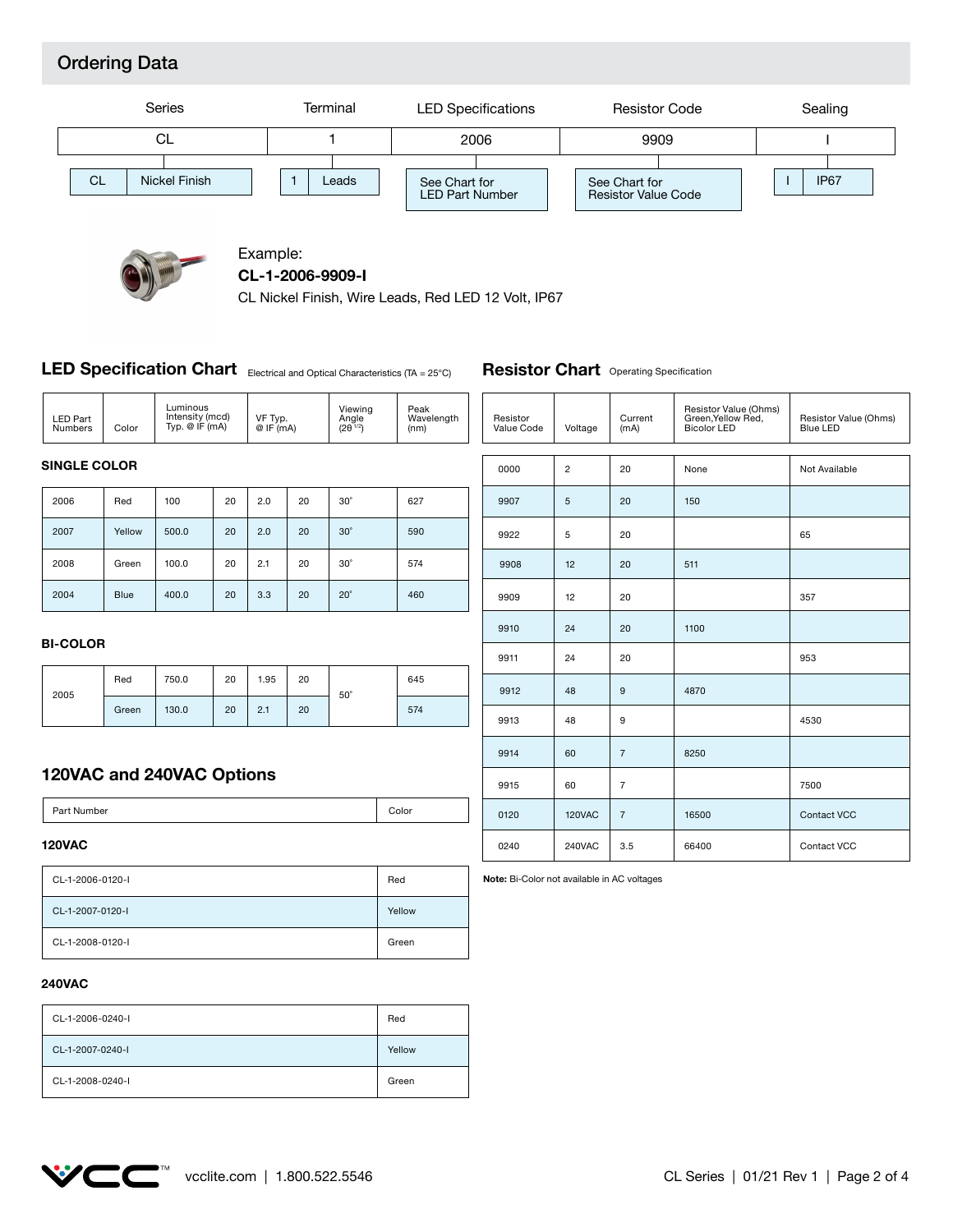# Product Dimensions

## **CL Series** Wire Leads



**CL Series** Bi-Color



## **Recommended Mounting Hole**



#### **Notes:**

- 1. All dimensions are in inches [millimeters]
- 2. Tolerance is ±[0.25] 0.01 unless otherwise noted.

3. The specifications, characteristics and technical data described in the datasheet are subject to change without prior notice.